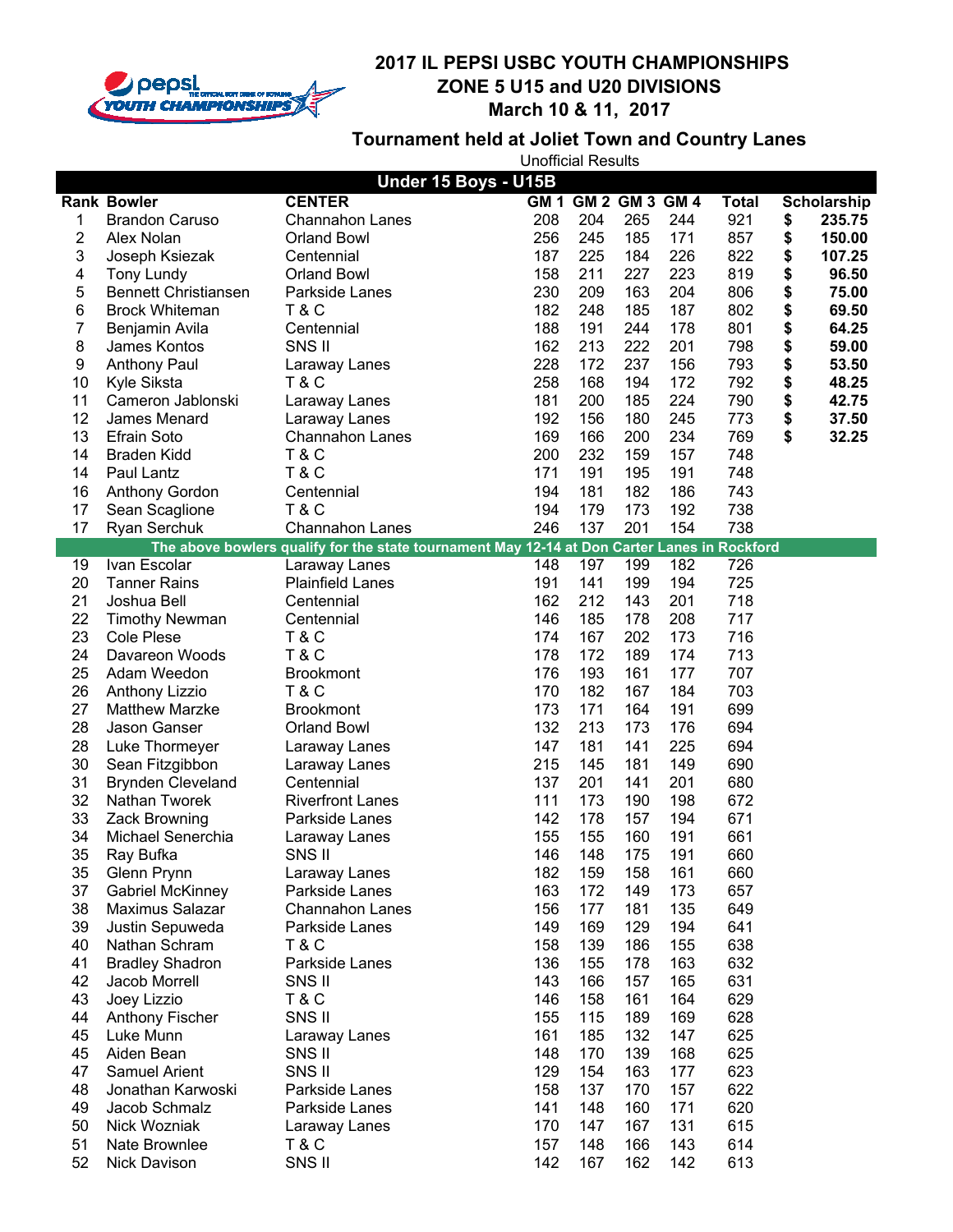

#### **Tournament held at Joliet Town and Country Lanes**

|    |                          |                          |     | <b>Unofficial Results</b> |            |     |     |  |  |  |
|----|--------------------------|--------------------------|-----|---------------------------|------------|-----|-----|--|--|--|
| 53 | Gavin Gucwa              | <b>Plainfield Lanes</b>  | 177 | 163                       | 155        | 116 | 611 |  |  |  |
| 54 | <b>Tyler Kuehner</b>     | Parkside Lanes           | 112 | 144                       | 201        | 146 | 603 |  |  |  |
| 55 | Noah Peake               | SNS II                   | 129 | 142                       | 161        | 170 | 602 |  |  |  |
| 55 | Shane Wagner             | <b>T&amp;C</b>           | 132 | 136                       | 153        | 181 | 602 |  |  |  |
| 57 | Cayden Burger            | <b>T&amp;C</b>           | 157 | 144                       | 153        | 145 | 599 |  |  |  |
| 58 | Jeff Stepien             | Laraway Lanes            | 166 | 136                       | 142        | 150 | 594 |  |  |  |
| 59 | Parker Lymenstull        | Parkside Lanes           | 141 | 127                       | 188        | 135 | 591 |  |  |  |
| 60 | <b>Kyle Beckley</b>      | SNS II                   | 129 | 161                       | 165        | 135 | 590 |  |  |  |
| 61 | Justin Riemenschneider   | <b>Brookmont</b>         | 132 | 146                       | 123        | 178 | 579 |  |  |  |
| 62 | Kenneth Carroll          | <b>Plainfield Lanes</b>  | 135 | 129                       | 173        | 134 | 571 |  |  |  |
| 63 | Jack McCabe              | Laraway Lanes            | 153 | 144                       | 113        | 159 | 569 |  |  |  |
| 64 | Alex Brady               | <b>Brookmont</b>         | 124 | 136                       | 134        | 162 | 556 |  |  |  |
| 65 | <b>Brayden Wilkins</b>   | SNS II                   | 154 | 107                       | 143        | 143 | 547 |  |  |  |
| 66 | <b>Ben Smith</b>         | <b>Plainfield Lanes</b>  | 116 | 160                       | 139        | 117 | 532 |  |  |  |
| 67 | <b>Will Rehanek</b>      | Laraway Lanes            | 141 | 161                       | 116        | 111 | 529 |  |  |  |
| 68 | <b>Breydon Valentino</b> | Laraway Lanes            | 132 | 119                       | 159        | 116 | 526 |  |  |  |
| 69 | <b>Trevor Lindner</b>    | Laraway Lanes            | 139 | 171                       | 100        | 115 | 525 |  |  |  |
| 70 | Solomon Lee              | Centennial               | 155 | 120                       | 98         | 149 | 522 |  |  |  |
| 71 | <b>Ben Kuehner</b>       | Parkside Lanes           | 159 | 123                       | 121        | 115 | 518 |  |  |  |
| 72 | <b>Nick Dudeck</b>       | Laraway Lanes            | 152 | 130                       | 132        | 103 | 517 |  |  |  |
| 73 | Timothy Johnson          | Centennial               | 125 | 156                       | 118        | 116 | 515 |  |  |  |
| 74 | Jack LaLonde             | <b>Plainfield Lanes</b>  | 117 | 133                       | 140        | 124 | 514 |  |  |  |
| 75 | <b>Michael Shadron</b>   | Parkside Lanes           | 143 | 124                       | 97         | 126 | 490 |  |  |  |
| 76 | Joshua Karwoski          | Parkside Lanes           | 118 | 147                       | 130        | 82  | 477 |  |  |  |
| 77 | <b>Michael Guzaitis</b>  | Centennial               | 130 | 128                       | 116        | 99  | 473 |  |  |  |
| 78 | Owen Myers               | SNS II                   | 133 | 91                        | 82         | 152 | 458 |  |  |  |
| 79 | Jeffrey Malak            | SNS II                   | 127 | 108                       | 98         | 107 | 440 |  |  |  |
| 80 | Adam Jakupcak            | <b>Bowl Mor Streator</b> | 89  | 109                       | 111        | 127 | 436 |  |  |  |
| 81 | Alex Brandt              | SNS II                   | 96  | 95                        | 80         | 110 | 381 |  |  |  |
| 82 | David Baer               | Laraway Lanes            | 85  | 79                        | 90         | 81  | 335 |  |  |  |
| 83 | <b>Bradley Andrus</b>    | Parkside Lanes           |     |                           | <b>DNB</b> |     |     |  |  |  |
| 83 | Jeffrey Boyle            | Laraway Lanes            |     | <b>DNB</b>                |            |     |     |  |  |  |
| 83 | Lincoln Dreesen          | <b>T&amp;C</b>           |     |                           | <b>DNB</b> |     |     |  |  |  |
| 83 | Dylan Johnson            | <b>Brookmont</b>         |     |                           | <b>DNB</b> |     |     |  |  |  |
| 83 | Nathan Perisan           | Laraway Lanes            |     |                           | <b>DNB</b> |     |     |  |  |  |
| 83 | Noah Vancina             | Laraway Lanes            |     |                           | <b>DNB</b> |     |     |  |  |  |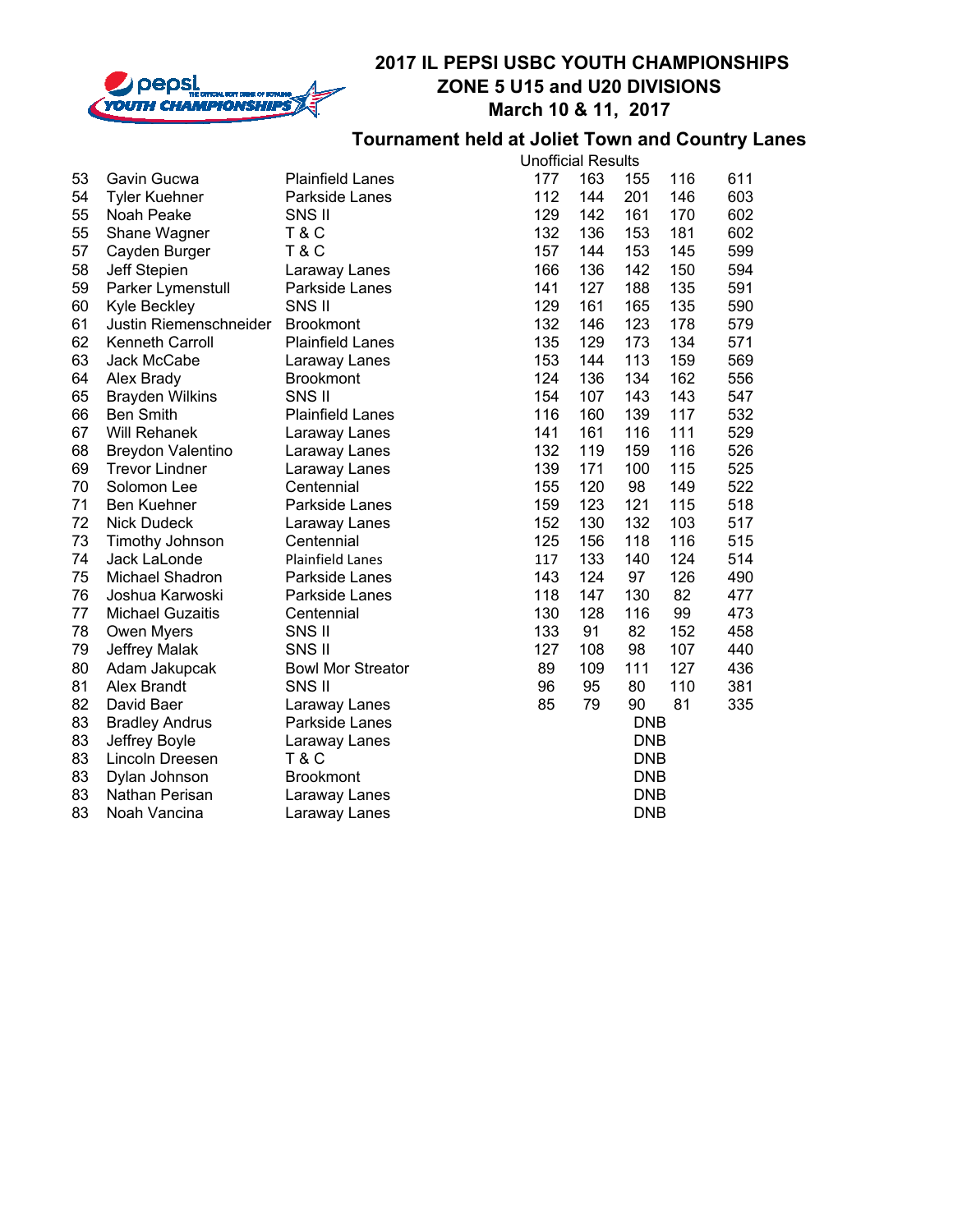

# **Tournament held at Joliet Town and Country Lanes**

| <b>CENTER</b><br>GM 1 GM 2 GM 3 GM 4<br>Rank<br>226<br>1<br><b>Mackenzie Ullian</b><br><b>Town and Country</b><br>226<br>255<br>215<br>2<br>158<br>225<br>170<br><b>SNSII</b><br>217<br><b>Chloe Szczepanski</b><br>3<br>191<br>203<br>192<br>174<br><b>Jenna Newton</b><br><b>Channahon Lanes</b> | Total<br>Scholarship<br>922<br>\$<br>169.50<br>770<br>\$<br>134.50<br>760<br>\$<br>87.75<br>\$<br>753<br>64.25 |
|----------------------------------------------------------------------------------------------------------------------------------------------------------------------------------------------------------------------------------------------------------------------------------------------------|----------------------------------------------------------------------------------------------------------------|
|                                                                                                                                                                                                                                                                                                    |                                                                                                                |
|                                                                                                                                                                                                                                                                                                    |                                                                                                                |
|                                                                                                                                                                                                                                                                                                    |                                                                                                                |
|                                                                                                                                                                                                                                                                                                    |                                                                                                                |
| 4<br>154<br>181<br><b>Ariana Guarino</b><br><b>Plainfield Lanes</b><br>224<br>194                                                                                                                                                                                                                  |                                                                                                                |
| 5<br>152<br>193<br>223<br>180<br><b>Savannah Magruder</b><br><b>Town and Country</b>                                                                                                                                                                                                               | \$<br>748<br>52.50                                                                                             |
| 6<br>152<br>201<br>167<br>213<br><b>Jessica Ramirez</b><br><b>SNSII</b>                                                                                                                                                                                                                            | \$<br>733<br>41.00                                                                                             |
| 7<br>162<br>213<br>167<br><b>Centennial</b><br>157<br><b>Kaia Gray</b>                                                                                                                                                                                                                             | \$<br>699<br>35.00                                                                                             |
| 8<br>179<br>168<br><b>Brooklin Chavez</b><br>156<br>192<br><b>Town and Country</b>                                                                                                                                                                                                                 | 695                                                                                                            |
| 9<br>228<br>118<br>108<br>Jorja Reddoch<br><b>Parkside</b><br>230                                                                                                                                                                                                                                  | 684                                                                                                            |
| 10<br><b>SNSII</b><br>192<br>183<br>139<br><b>Meghan Bacys</b><br>158                                                                                                                                                                                                                              | 672                                                                                                            |
| <b>Brianna Gillson</b><br>201<br>157<br>171<br>143<br>10<br><b>Town and Country</b>                                                                                                                                                                                                                | 672                                                                                                            |
| The above bowlers qualify for the state tournament May 12-14 at Don Carter Lanes in Rockford                                                                                                                                                                                                       |                                                                                                                |
| 12<br>Jaida Bender<br>SNS II<br>188<br>167<br>156<br>151                                                                                                                                                                                                                                           | 662                                                                                                            |
| 12<br>164<br>168<br>Parkside<br>176<br>154<br>Katelyn Orisek                                                                                                                                                                                                                                       | 662                                                                                                            |
| 14<br>133<br><b>Taylor Wagner</b><br>Town and Country<br>138<br>194<br>193                                                                                                                                                                                                                         | 658                                                                                                            |
| 15<br>159<br>Laura Rohlfs<br>Town and Country<br>158<br>181<br>157                                                                                                                                                                                                                                 | 655                                                                                                            |
| 16<br>167<br>156<br>Neena Dingillo<br><b>Riverfront Lanes</b><br>184<br>139                                                                                                                                                                                                                        | 646                                                                                                            |
| 17<br>182<br>Lauren Davern<br>169<br>154<br>138<br>Laraway Lanes                                                                                                                                                                                                                                   | 643                                                                                                            |
| 18<br>160<br>181<br>125<br>157<br><b>Breanna Riley</b><br>Parkside                                                                                                                                                                                                                                 | 623                                                                                                            |
| 19<br>161<br>145<br>135<br>181<br>Grace Kozuch<br>SNS II                                                                                                                                                                                                                                           | 622                                                                                                            |
| 20<br>118<br>157<br>Megan Gillson<br>Town and Country<br>183<br>161                                                                                                                                                                                                                                | 619                                                                                                            |
| 162<br>21<br>154<br>Alyssa Ritchie<br><b>Channahon Lanes</b><br>148<br>149                                                                                                                                                                                                                         | 613                                                                                                            |
| 22<br>151<br>146<br>Abby Nolan<br><b>Orland Bowl</b><br>135<br>177                                                                                                                                                                                                                                 | 609                                                                                                            |
| 122<br>23<br>165<br>Chloe Cavanaugh<br>Town and Country<br>154<br>158                                                                                                                                                                                                                              | 599                                                                                                            |
| 24<br>156<br>139<br>128<br>Abby Bedecker<br><b>Bowl Mor Streator</b><br>161                                                                                                                                                                                                                        | 584                                                                                                            |
| 25<br>137<br>Demi Kontos<br>SNS II<br>126<br>164<br>149                                                                                                                                                                                                                                            | 576                                                                                                            |
| 26<br>127<br>145<br>Kaylee Sroka<br><b>Bowl Mor Streator</b><br>152<br>149                                                                                                                                                                                                                         | 573                                                                                                            |
| 27<br>122<br>143<br>145<br>154<br>Elizabeth Busboom<br>Parkside                                                                                                                                                                                                                                    | 564                                                                                                            |
| 28<br>121<br>130<br>160<br><b>Katie Carr</b><br>146<br>Town and Country                                                                                                                                                                                                                            | 557                                                                                                            |
| 29<br>146<br>149<br>Dia Janicki<br>Town and Country<br>121<br>140                                                                                                                                                                                                                                  | 556                                                                                                            |
| 30<br>Kelsi Dillon<br><b>Channahon Lanes</b><br>117<br>130<br>144<br>155                                                                                                                                                                                                                           | 546                                                                                                            |
| 31<br>131<br>114<br>147<br>146<br>Hannah Bartlett<br>Parkside                                                                                                                                                                                                                                      | 538                                                                                                            |
| 32<br>142<br>126<br>147<br>119<br><b>Ceniah Patton</b><br>Centennial                                                                                                                                                                                                                               | 534                                                                                                            |
| 33<br>165<br>108<br>148<br>110<br>Meghan Crawford<br>Centennial                                                                                                                                                                                                                                    | 531                                                                                                            |
| 34<br>140<br>134<br>130<br>123<br>Kiaralyn Backstrom<br><b>Channahon Lanes</b>                                                                                                                                                                                                                     | 527                                                                                                            |
| 35<br>112<br>133<br>124<br>140<br>Ally Leyden<br>SNS II                                                                                                                                                                                                                                            | 509                                                                                                            |
| Brookmont<br>117<br>36<br>Jillian Brinkman<br>147<br>148<br>95                                                                                                                                                                                                                                     | 507                                                                                                            |
| 36<br>110<br>131<br><b>Madison Carlson</b><br>Parkside<br>124<br>142                                                                                                                                                                                                                               | 507                                                                                                            |
| 113<br>38<br>132<br>123<br>130<br>Anjilina Marshall<br>Centennial                                                                                                                                                                                                                                  | 498                                                                                                            |
| 39<br>104<br>144<br>137<br>110<br>Leah Zack<br>Laraway Lanes                                                                                                                                                                                                                                       | 495                                                                                                            |
| 40<br>112<br>148<br>79<br>97<br>Allie Dague<br>Laraway Lanes                                                                                                                                                                                                                                       | 436                                                                                                            |
| 41<br>113<br>122<br>97<br><b>Felicity Kruger</b><br><b>Bowl Mor Streator</b><br>101                                                                                                                                                                                                                | 433                                                                                                            |
| 42<br>82<br>113<br>117<br><b>Emily Pagoria</b><br><b>Plainfield Lanes</b><br>102                                                                                                                                                                                                                   | 414                                                                                                            |
| 43<br>Alexis Picicco<br>97<br>111<br>100<br>87<br>Laraway Lanes<br>44<br><b>DNB</b>                                                                                                                                                                                                                | 395                                                                                                            |
| Grace Dillingham<br><b>Plainfield Lanes</b><br>44<br>Dominique Donegan<br>Centennial<br><b>DNB</b>                                                                                                                                                                                                 |                                                                                                                |
| 44<br>Reese Scroggins<br><b>DNB</b><br>Laraway Lanes                                                                                                                                                                                                                                               |                                                                                                                |
| 44<br><b>Kissy Villadores</b><br><b>DNB</b><br>Parkside                                                                                                                                                                                                                                            |                                                                                                                |
| 44<br><b>DNB</b><br>Johanna Zaportiza<br>Parkside                                                                                                                                                                                                                                                  |                                                                                                                |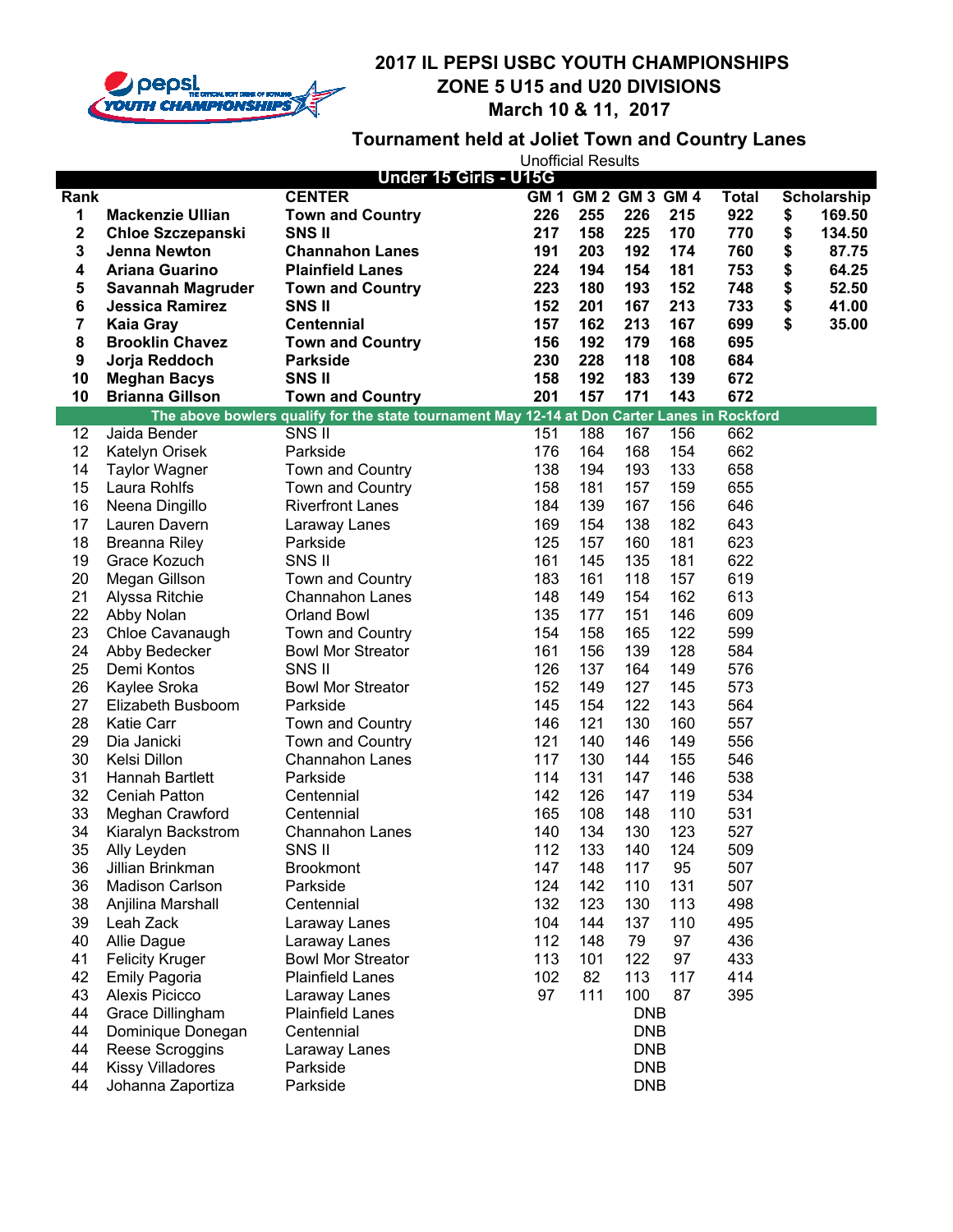

# **Tournament held at Joliet Town and Country Lanes**

| Under 20 Girls - U20G |                                        |                                                                                              |            |                     |            |            |            |    |                    |
|-----------------------|----------------------------------------|----------------------------------------------------------------------------------------------|------------|---------------------|------------|------------|------------|----|--------------------|
| Rank                  |                                        | <b>CENTER</b>                                                                                |            | GM 1 GM 2 GM 3 GM 4 |            |            | Total      |    | <b>Scholarship</b> |
| 1                     | <b>Grace Karraker</b>                  | <b>SNSII</b>                                                                                 | 247        | 255                 | 228        | 205        | 935        | \$ | 173.00             |
| $\mathbf 2$           | <b>Dana Ackerson</b>                   | <b>SNSII</b>                                                                                 | 236        | 247                 | 219        | 215        | 917        | \$ | 137.25             |
| 3                     | <b>Sydney Gill</b>                     | <b>Bowl Mor Streator</b>                                                                     | 225        | 203                 | 219        | 238        | 885        | \$ | 89.50              |
| 4                     | <b>Cassie Bucaro</b>                   | <b>T&amp;C</b>                                                                               | 212        | 244                 | 201        | 224        | 881        | \$ | 59.75              |
| 5                     | <b>Bailey Delrose</b>                  | SNS <sub>II</sub>                                                                            | 247        | 266                 | 176        | 171        | 860        | \$ | 59.75              |
| 6                     | <b>Danielle Stefanski</b>              | <b>Orland Bowl</b>                                                                           | 169        | 246                 | 222        | 212        | 849        | \$ | 41.75              |
| 7                     | <b>Gina Russell</b>                    | <b>T&amp;C</b>                                                                               | 235        | 232                 | 196        | 173        | 836        | \$ | 35.75              |
| 7                     | <b>Carmella Russell</b>                | <b>T&amp;C</b>                                                                               | 220        | 199                 | 248        | 169        | 836        |    |                    |
| 9                     | <b>Madeline Willson</b>                | <b>Laraway Lanes</b>                                                                         | 211        | 209                 | 210        | 201        | 831        |    |                    |
| 10                    | <b>Karlee Barton</b>                   | <b>T&amp;C</b>                                                                               | 245        | 207                 | 171        | 205        | 828        |    |                    |
|                       |                                        | The above bowlers qualify for the state tournament May 12-14 at Don Carter Lanes in Rockford |            |                     |            |            |            |    |                    |
| 11                    | Samantha Mattern                       | Parkside Lanes                                                                               | 226        | 202                 | 167        | 205        | 800        |    |                    |
| 12                    | Carolyn Dudeck                         | Laraway Lanes                                                                                | 160        | 201                 | 215        | 210        | 786        |    |                    |
| 13                    | Maddie Fischer                         | <b>Orland Bowl</b>                                                                           | 156        | 233                 | 193        | 193        | 775        |    |                    |
| 13                    | Samantha Perez                         | Parkside Lanes                                                                               | 180        | 199                 | 216        | 180        | 775        |    |                    |
| 15                    | Miraca Yancey                          | Parkside Lanes                                                                               | 198        | 170                 | 227        | 170        | 765        |    |                    |
| 16                    | Kyaira Stephens                        | <b>Centennial Lanes</b>                                                                      | 193        | 218                 | 156        | 197        | 764        |    |                    |
| 17                    | Haley Jablonski                        | Laraway Lanes                                                                                | 181        | 196                 | 203        | 179        | 759        |    |                    |
| 18                    | Breanna Yurcisin                       | <b>Brookmont</b>                                                                             | 179        | 180                 | 185        | 211        | 755        |    |                    |
| 19                    | Angelica Hernandez                     | Parkside Lanes                                                                               | 173        | 179                 | 201        | 201        | 754        |    |                    |
| 20                    | Alyssa Lang                            | Parkside Lanes                                                                               | 180        | 188                 | 194        | 170        | 732        |    |                    |
| 21                    | Kristen Carr                           | <b>T&amp;C</b>                                                                               | 152        | 183                 | 172        | 221        | 728        |    |                    |
| 22                    | Paige Reiter                           | SNS II                                                                                       | 169        | 192                 | 151        | 215        | 727        |    |                    |
| 23                    | Alexis Wagner                          | <b>T&amp;C</b>                                                                               | 165        | 189                 | 182        | 185        | 721        |    |                    |
| 24                    | <b>Rachel Clifton</b>                  | Parkside Lanes                                                                               | 200        | 157                 | 170        | 183        | 710        |    |                    |
| 25                    | Catelyn Marzke                         | <b>Brookmont</b>                                                                             | 134        | 164                 | 193        | 217        | 708        |    |                    |
| 26                    | Marissa Ramirez                        | SNS II                                                                                       | 147        | 155                 | 203        | 195        | 700        |    |                    |
| 27                    | Kalei Bass                             | Laraway Lanes                                                                                | 178        | 191                 | 147        | 183        | 699        |    |                    |
| 28                    | <b>Emily Schrader</b>                  | <b>Orland Bowl</b>                                                                           | 180        | 138                 | 189        | 189        | 696        |    |                    |
| 29<br>30              | <b>Emily Paul</b><br>Catherine Johnson | Laraway Lanes<br><b>T&amp;C</b>                                                              | 180<br>162 | 184<br>190          | 181<br>173 | 150<br>169 | 695<br>694 |    |                    |
| 31                    | Elizabeth Prynn                        | Laraway Lanes                                                                                | 213        | 147                 | 172        | 156        | 688        |    |                    |
| 32                    | Hannah Breier                          | Parkside Lanes                                                                               | 137        | 187                 | 163        | 200        | 687        |    |                    |
| 33                    | Abby Smith                             | <b>Orland Bowl</b>                                                                           | 135        | 170                 | 184        | 197        | 686        |    |                    |
| 34                    | Samantha Isemonger                     | <b>Channahon Lanes</b>                                                                       | 149        | 201                 | 187        | 140        | 677        |    |                    |
| 35                    | Katelyn Bacys                          | SNS II                                                                                       | 177        | 166                 | 171        | 160        | 674        |    |                    |
| 36                    | Sydney Tyler                           | <b>Centennial Lanes</b>                                                                      | 179        | 169                 | 150        | 157        | 655        |    |                    |
| 37                    | Melissa March                          | <b>Plainfield Lanes</b>                                                                      | 135        | 171                 | 158        | 183        | 647        |    |                    |
| 38                    | Hannah Kirby                           | <b>Channahon Lanes</b>                                                                       | 147        | 149                 | 156        | 189        | 641        |    |                    |
| 39                    | Cheyanne Sanchez                       | Laraway Lanes                                                                                | 120        | 190                 | 183        | 134        | 627        |    |                    |
| 40                    | Janae' Bradford                        | <b>Centennial Lanes</b>                                                                      | 166        | 116                 | 155        | 171        | 608        |    |                    |
| 41                    | Ayah Halmon                            | <b>Centennial Lanes</b>                                                                      | 123        | 146                 | 168        | 135        | 572        |    |                    |
| 42                    | <b>Jess Yanni-Barrett</b>              | <b>Brookmont</b>                                                                             | 149        | 147                 | 119        | 153        | 568        |    |                    |
| 43                    | Maddie Conroy                          | Laraway Lanes                                                                                | 146        | 156                 | 156        | 103        | 561        |    |                    |
| 44                    | Samantha Keel                          | Laraway Lanes                                                                                | 119        | 141                 | 178        | 98         | 536        |    |                    |
| 45                    | Sydney LaGrassa                        | Parkside Lanes                                                                               | 142        | 127                 | 95         | 160        | 524        |    |                    |
| 46                    | Lexie Tucker                           | Laraway Lanes                                                                                | 108        | 134                 | 109        | 162        | 513        |    |                    |
| 47                    | Monica Colon                           | <b>T&amp;C</b>                                                                               |            |                     | <b>DNB</b> |            |            |    |                    |
| 47                    | Eve Obradovic                          | SNS II                                                                                       |            |                     | <b>DNB</b> |            |            |    |                    |
| 47                    | Givona Villadores                      | Parkside Lanes                                                                               |            |                     | <b>DNB</b> |            |            |    |                    |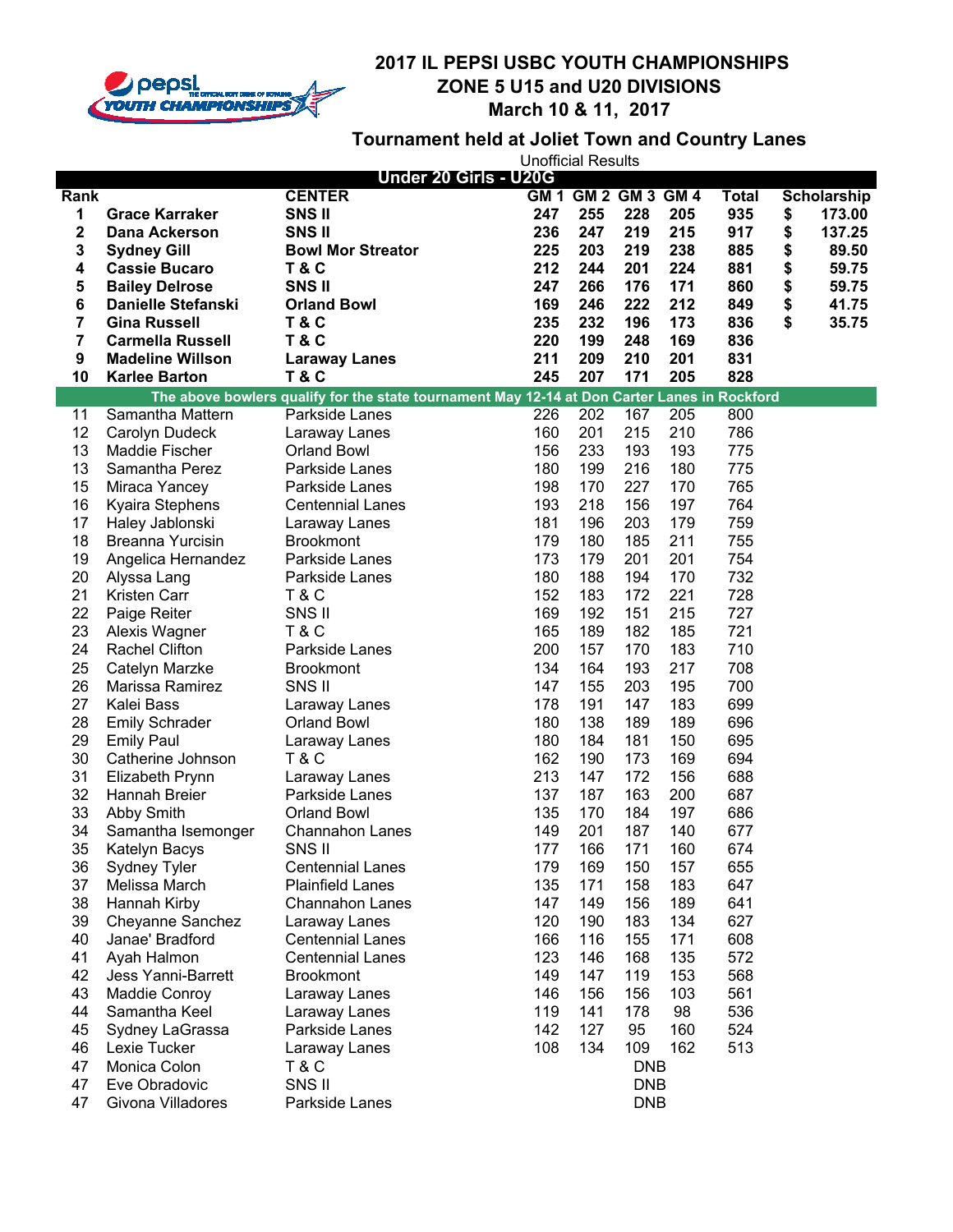

### **Tournament held at Joliet Town and Country Lanes**

| Under 20 Boys - U20B    |                          |                                                                                              |     |                     |     |     |              |             |
|-------------------------|--------------------------|----------------------------------------------------------------------------------------------|-----|---------------------|-----|-----|--------------|-------------|
| Rank                    |                          | <b>CENTER</b>                                                                                |     | GM 1 GM 2 GM 3 GM 4 |     |     | <b>Total</b> | Scholarship |
| 1                       | <b>Cameron Crowe</b>     | <b>Orland Bowl</b>                                                                           | 235 | 225                 | 279 | 236 | 975          | \$225.00    |
| $\overline{\mathbf{c}}$ | <b>Jacob Hubbs</b>       | <b>SNSII</b>                                                                                 | 217 | 244                 | 234 | 269 | 964          | \$150.00    |
| 3                       | <b>Colton Marks</b>      | <b>Orland Bowl</b>                                                                           | 231 | 247                 | 223 | 247 | 948          | \$103.00    |
| 4                       | <b>Jack Davern</b>       | <b>Laraway Lanes</b>                                                                         | 247 | 255                 | 225 | 202 | 929          | \$93.75     |
| 5                       | <b>Austin Schomig</b>    | <b>Channahon Lanes</b>                                                                       | 269 | 214                 | 255 | 189 | 927          | \$84.50     |
| 6                       | <b>Zach Mihelich</b>     | <b>T&amp;C</b>                                                                               | 248 | 244                 | 195 | 214 | 901          | \$75.00     |
| 7                       | <b>William Clark</b>     | <b>Parkside Lanes</b>                                                                        | 180 | 247                 | 257 | 216 | 900          | \$54.00     |
| 7                       | <b>Jordan Noftz</b>      | <b>Orland Bowl</b>                                                                           | 236 | 249                 | 226 | 189 | 900          | \$54.00     |
| 9                       | <b>Matthew O'Reilly</b>  | <b>Orland Bowl</b>                                                                           | 201 | 199                 | 267 | 231 | 898          | \$37.50     |
| 10                      | <b>Eric Ullian</b>       | <b>T&amp;C</b>                                                                               | 233 | 214                 | 213 | 226 | 886          | \$<br>32.75 |
| 11                      | <b>Tyler Koenig</b>      | <b>Channahon Lanes</b>                                                                       | 202 | 215                 | 244 | 223 | 884          | \$<br>28.00 |
| 12                      | <b>Caleb Kirby</b>       | <b>Channahon Lanes</b>                                                                       | 236 | 202                 | 198 | 246 | 882          |             |
| 13                      | <b>Brandon Goeringer</b> | <b>Orland Bowl</b>                                                                           | 266 | 171                 | 188 | 255 | 880          |             |
| 14                      | <b>Mitch Gajda</b>       | <b>SNSII</b>                                                                                 | 226 | 226                 | 195 | 224 | 871          |             |
| 15                      | <b>Jack Baggs</b>        | <b>Parkside Lanes</b>                                                                        | 256 | 223                 | 183 | 205 | 867          |             |
| 15                      | <b>Karl Burns</b>        | <b>Plainfield Lanes</b>                                                                      | 187 | 191                 | 245 | 244 | 867          |             |
|                         |                          | The above bowlers qualify for the state tournament May 12-14 at Don Carter Lanes in Rockford |     |                     |     |     |              |             |
| 17                      | Kai Devine               | <b>T&amp;C</b>                                                                               | 226 | 209                 | 226 | 205 | 866          |             |
| 17                      | Jeremy Serchuk           | <b>Channahon Lanes</b>                                                                       | 245 | 228                 | 200 | 193 | 866          |             |
| 19                      | Noah Zwit                | SNS II                                                                                       | 201 | 256                 | 176 | 229 | 862          |             |
| 20                      | Keith Pederson           | <b>Orland Bowl</b>                                                                           | 202 | 213                 | 211 | 233 | 859          |             |
| 21                      | Michael Pruchnik         | SNS II                                                                                       | 173 | 237                 | 223 | 225 | 858          |             |
| 22                      | <b>Michael Nork</b>      | <b>T&amp;C</b>                                                                               | 210 | 193                 | 236 | 207 | 846          |             |
| 23                      | Sean Brockman            | <b>Bowl Mor Streator</b>                                                                     | 167 | 234                 | 191 | 252 | 844          |             |
| 24                      | Alex Eklove              | <b>T&amp;C</b>                                                                               | 224 | 195                 | 225 | 197 | 841          |             |
| 25                      | Matthew Vanderbiezen     | Laraway Lanes                                                                                | 184 | 209                 | 258 | 189 | 840          |             |
| 26                      | Ryan Kosema              | <b>Channahon Lanes</b>                                                                       | 257 | 179                 | 183 | 215 | 834          |             |
| 27                      | Caleb Derring            | SNS II                                                                                       | 244 | 160                 | 202 | 226 | 832          |             |
| 28                      | David Santay             | <b>T&amp;C</b>                                                                               | 208 | 173                 | 237 | 209 | 827          |             |
| 29                      | Paul Conrad              | <b>Plainfield Lanes</b>                                                                      | 181 | 224                 | 205 | 213 | 823          |             |
| 30                      | Jon Studer               | <b>Channahon Lanes</b>                                                                       | 168 | 180                 | 215 | 257 | 820          |             |
| 31                      | Joshua Edgin             | Orland Bowl                                                                                  | 223 | 192                 | 203 | 201 | 819          |             |
| 32                      | Jordan Chavez            | <b>T&amp;C</b>                                                                               | 190 | 265                 | 185 | 178 | 818          |             |
| 33                      | Jakob Newton             | Channahon Lanes                                                                              | 195 | 156                 | 266 | 196 | 813          |             |
| 34                      | Ralph Meyer              | <b>T&amp;C</b>                                                                               | 211 | 179                 | 193 | 225 | 808          |             |
| 35                      | lan Ditter               | SNS II                                                                                       | 201 | 207                 | 201 | 193 | 802          |             |
| 36                      | <b>Andy Sims</b>         | Orland Bowl                                                                                  | 150 | 181                 | 189 | 279 | 799          |             |
| 37                      | <b>Nick Miller</b>       | Parkside Lanes                                                                               | 234 | 189                 | 176 | 183 | 782          |             |
| 38                      | Joe Leverich             | Parkside Lanes                                                                               | 214 | 210                 | 179 | 177 | 780          |             |
| 39                      | Dylan Sjouwke            | <b>Brookmont</b>                                                                             | 170 | 216                 | 199 | 190 | 775          |             |
| 40                      | Nathan Zielinski         | <b>Orland Bowl</b>                                                                           | 180 | 199                 | 147 | 244 | 770          |             |
| 41                      | <b>Robert Riley</b>      | Parkside Lanes                                                                               | 191 | 171                 | 222 | 185 | 769          |             |
| 42                      | Andrew Bean              | SNS II                                                                                       | 189 | 199                 | 184 | 192 | 764          |             |
| 43                      | <b>Bryan Mulcahy</b>     | <b>Plainfield Lanes</b>                                                                      | 180 | 177                 | 201 | 205 | 763          |             |
| 44                      | Nicholas Metzger         | Parkside Lanes                                                                               | 164 | 143                 | 234 | 213 | 754          |             |
| 44                      | <b>Steven Plane</b>      | Laraway Lanes                                                                                | 195 | 199                 | 188 | 172 | 754          |             |
| 46                      | <b>Trevor Amir</b>       | Laraway Lanes                                                                                | 160 | 186                 | 195 | 204 | 745          |             |
| 47                      | Peter Walsh              | <b>Orland Bowl</b>                                                                           | 243 | 160                 | 166 | 175 | 744          |             |
| 48                      | <b>Austin Prium</b>      | <b>Channahon Lanes</b>                                                                       | 188 | 146                 | 221 | 181 | 736          |             |
| 49                      | Adam Kowalik             | SNS II                                                                                       | 155 | 172                 | 218 | 190 | 735          |             |
| 50                      | Matt Kovach              | <b>T&amp;C</b>                                                                               | 179 | 194                 | 184 | 177 | 734          |             |
| 50                      | Joseph Leonord           | SNS II                                                                                       | 175 | 246                 | 182 | 131 | 734          |             |
| 52                      | Eric Wesel               | Laraway Lanes                                                                                | 166 | 167                 | 190 | 208 | 731          |             |